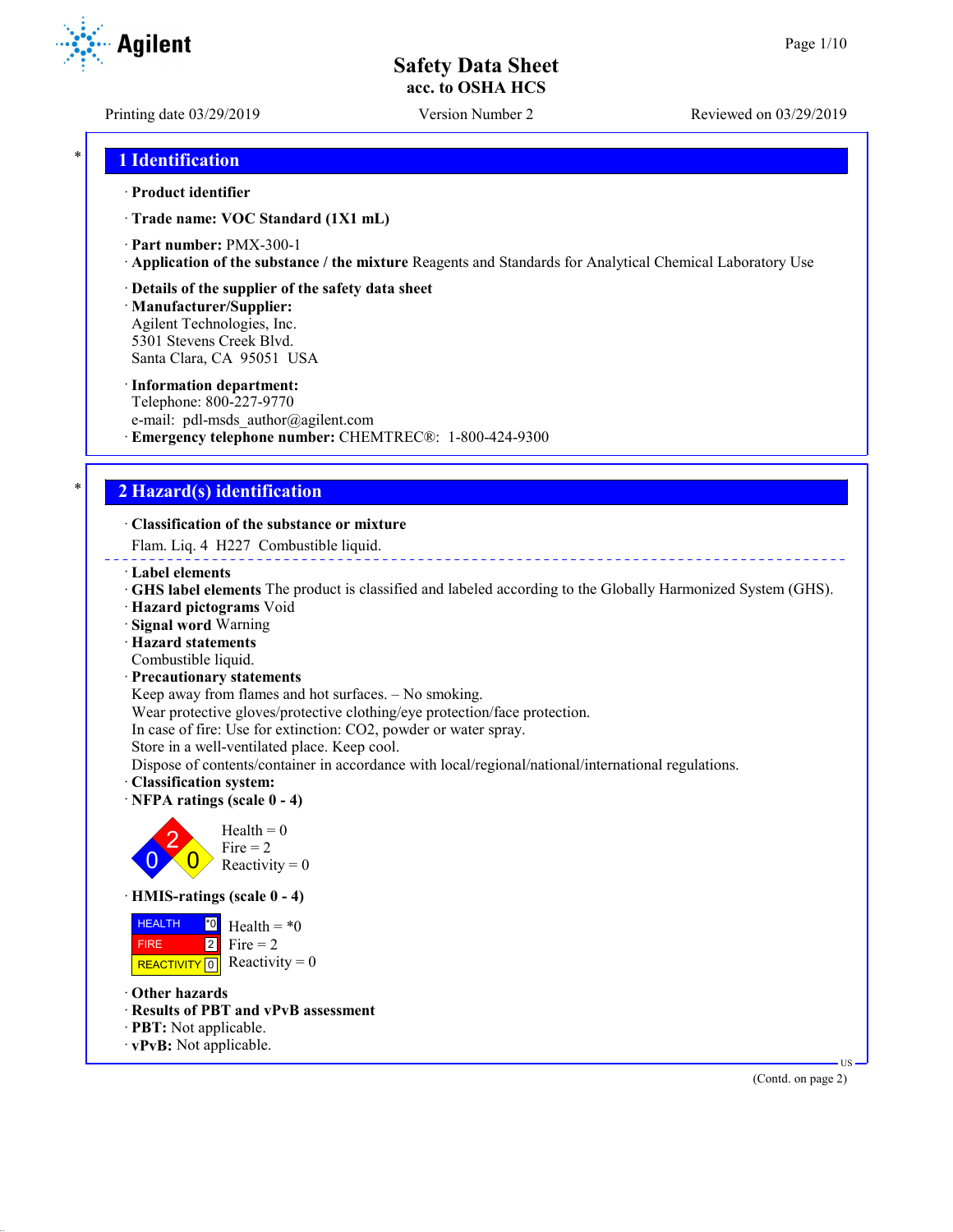Printing date 03/29/2019 Version Number 2 Reviewed on 03/29/2019

**Trade name: VOC Standard (1X1 mL)**

(Contd. of page 1)

### **3 Composition/information on ingredients**

· **Chemical characterization: Mixtures**

· **Description:** Mixture of the substances listed below with nonhazardous additions.

### · **Dangerous components:**

67-68-5 dimethyl sulfoxide 98.638%

### \* **4 First-aid measures**

- · **Description of first aid measures**
- · **After inhalation:** Supply fresh air; consult doctor in case of complaints.
- · **After skin contact:** Generally the product does not irritate the skin.
- · **After eye contact:** Rinse opened eye for several minutes under running water.
- · **After swallowing:** If symptoms persist consult doctor.
- · **Information for doctor:**
- · **Most important symptoms and effects, both acute and delayed** No further relevant information available.
- · **Indication of any immediate medical attention and special treatment needed**
- No further relevant information available.

### **5 Fire-fighting measures**

- · **Extinguishing media**
- · **Suitable extinguishing agents:**
- CO2, extinguishing powder or water spray. Fight larger fires with water spray or alcohol resistant foam.
- · **Special hazards arising from the substance or mixture** No further relevant information available.
- · **Advice for firefighters**
- · **Protective equipment:** No special measures required.

## **6 Accidental release measures**

- · **Personal precautions, protective equipment and emergency procedures** Wear protective equipment. Keep unprotected persons away.
- · **Environmental precautions:** Do not allow to enter sewers/ surface or ground water.
- · **Methods and material for containment and cleaning up:**

Absorb with liquid-binding material (sand, diatomite, acid binders, universal binders, sawdust). Dispose contaminated material as waste according to item 13.

- Ensure adequate ventilation. · **Reference to other sections**
- See Section 7 for information on safe handling.
- See Section 8 for information on personal protection equipment.
- See Section 13 for disposal information.
- · **Protective Action Criteria for Chemicals**

· **PAC-1:** 67-68-5 dimethyl sulfoxide 150 ppm  $67-64-1$  acetone 200 ppm  $71-43-2$  benzene  $52$  ppm (Contd. on page 3) US

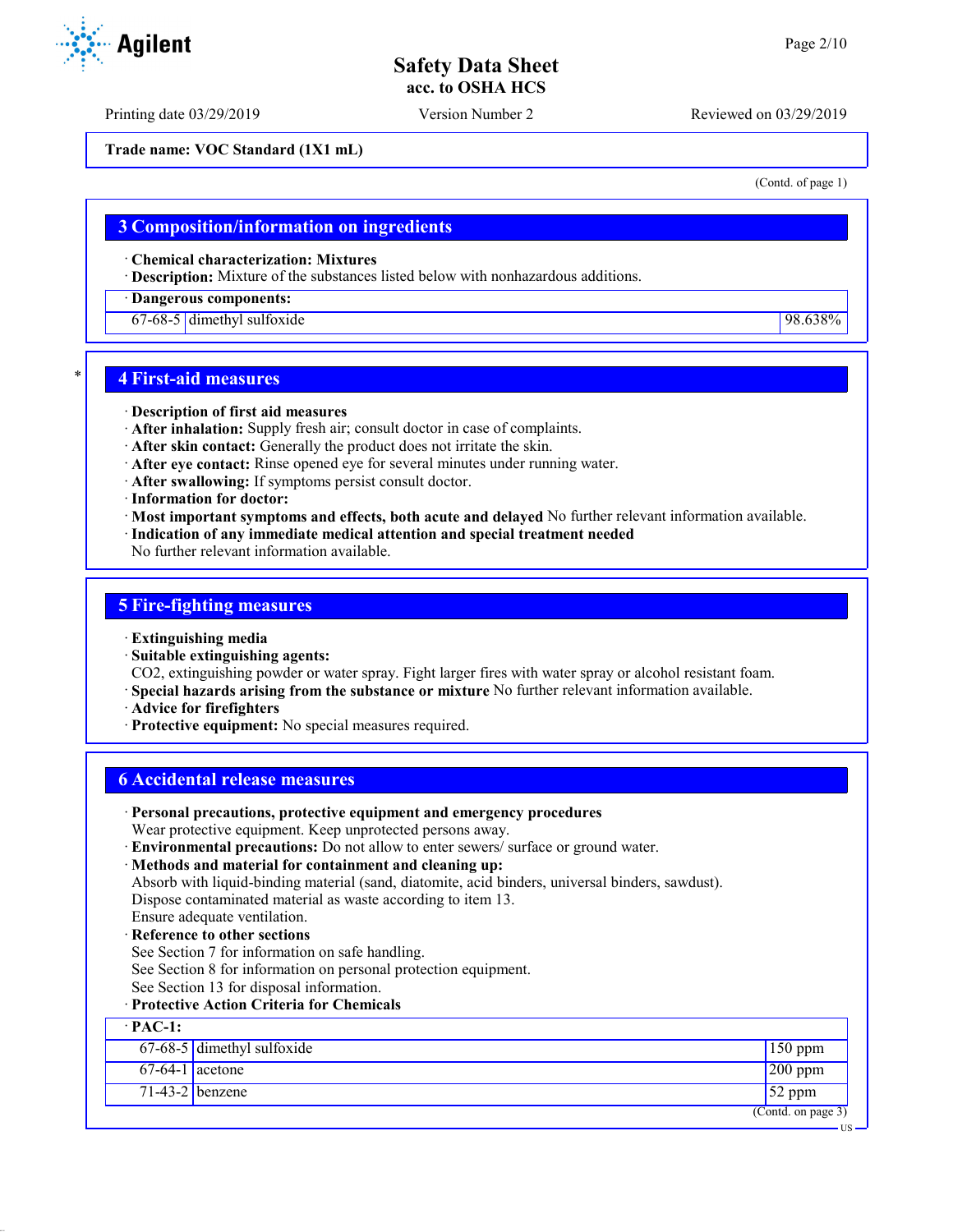US

# **Safety Data Sheet acc. to OSHA HCS**

Printing date 03/29/2019 Version Number 2 Reviewed on 03/29/2019

**Trade name: VOC Standard (1X1 mL)**

|                    |                              | (Contd. of page 2)       |
|--------------------|------------------------------|--------------------------|
|                    | 56-23-5 carbon tetrachloride | $1.2$ ppm                |
|                    | 67-66-3 trichloromethane     | $2$ ppm                  |
| $64-17-5$ ethanol  |                              | $1,800$ ppm              |
| 142-82-5 heptane   |                              | $500$ ppm                |
|                    | $67-63-0$ propan-2-ol        | $400$ ppm                |
|                    | $108-38-3$ m-xylene          | $130$ ppm                |
|                    | $110-54-3$ n-hexane          | $260$ ppm                |
|                    | 109-99-9 tetrahydrofuran     | $100$ ppm                |
| 108-88-3 toluene   |                              | $67$ ppm                 |
|                    | 75-05-8 acetonitrile         | 13 ppm                   |
| $109-66-0$ pentane |                              | 3000* ppm                |
| $\cdot$ PAC-2:     |                              |                          |
|                    | 67-68-5 dimethyl sulfoxide   | $290$ ppm                |
| $67-64-1$ acetone  |                              | 3200* ppm                |
|                    | $71-43-2$ benzene            | $800$ ppm                |
|                    | 56-23-5 carbon tetrachloride | 13 ppm                   |
|                    | 67-66-3 trichloromethane     | $64$ ppm                 |
| $64-17-5$ ethanol  |                              | 3300* ppm                |
| 142-82-5 heptane   |                              | $830$ ppm                |
|                    | 67-63-0 propan-2-ol          | $2000*$ ppm              |
|                    | $108-38-3$ m-xylene          | 920 ppm                  |
|                    | $110-54-3$ n-hexane          | $2900*$ ppm              |
|                    | 109-99-9 tetrahydrofuran     | $500$ ppm                |
| 108-88-3 toluene   |                              | $560$ ppm                |
|                    | 75-05-8 acetonitrile         | $50$ ppm                 |
| $109-66-0$ pentane | 33000*** ppm                 |                          |
| $\cdot$ PAC-3:     |                              |                          |
|                    | 67-68-5 dimethyl sulfoxide   | 1,800 ppm                |
|                    | $67-64-1$ acetone            | 5700* ppm                |
|                    | $71-43-2$ benzene            | $4000*$ ppm              |
|                    | 56-23-5 carbon tetrachloride | 340 ppm                  |
|                    | 67-66-3 trichloromethane     | 3,200 ppm                |
| $64-17-5$ ethanol  |                              | 15000* ppm               |
| 142-82-5 heptane   |                              | $5000*$ ppm              |
|                    | $67-63-0$ propan-2-ol        | 12000** ppm              |
|                    | $108-38-3$ m-xylene          | 2500* ppm                |
|                    | $110-54-3$ n-hexane          | 8600** ppm               |
|                    | 109-99-9 tetrahydrofuran     | 5000* ppm                |
| 108-88-3 toluene   |                              | 3700* ppm                |
|                    | 75-05-8 acetonitrile         | $150$ ppm                |
|                    |                              | $($ Contd. on page 4 $)$ |

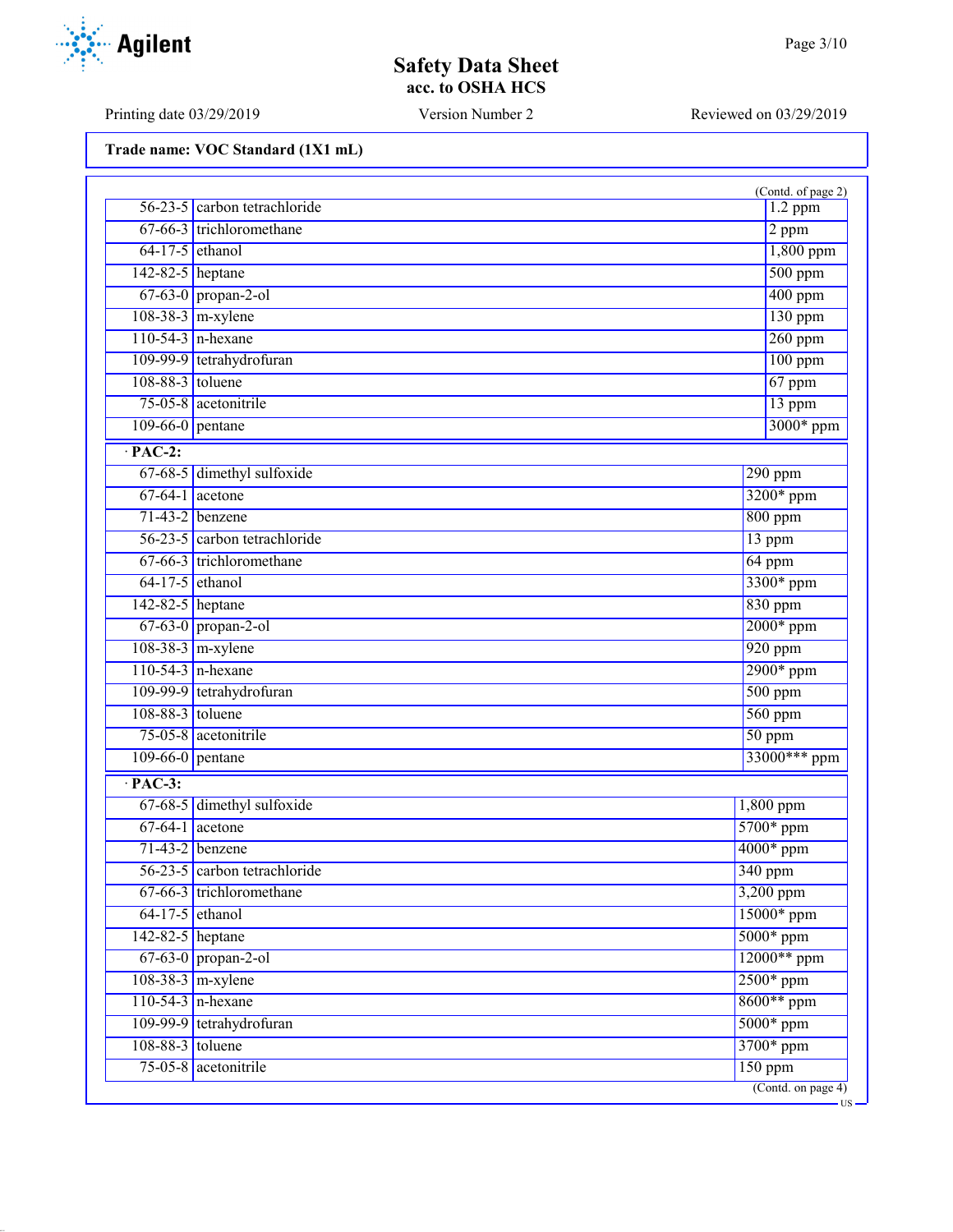Printing date 03/29/2019 Version Number 2 Reviewed on 03/29/2019

**Trade name: VOC Standard (1X1 mL)**

109-66-0 pentane

### **7 Handling and storage**

- · **Handling:**
- · **Precautions for safe handling** No special precautions are necessary if used correctly.
- · **Information about protection against explosions and fires:** Keep ignition sources away Do not smoke.
- · **Conditions for safe storage, including any incompatibilities**
- · **Storage:**
- · **Requirements to be met by storerooms and receptacles:** No special requirements.
- · **Information about storage in one common storage facility:** Not required.
- · **Further information about storage conditions:** Keep receptacle tightly sealed.
- · **Specific end use(s)** No further relevant information available.

### \* **8 Exposure controls/personal protection**

- · **Additional information about design of technical systems:** No further data; see item 7.
- · **Control parameters**

### · **Components with limit values that require monitoring at the workplace:**

**67-68-5 dimethyl sulfoxide**

WEEL Long-term value: 250 ppm

· **Additional information:** The lists that were valid during the creation were used as basis.

- · **Exposure controls**
- · **Personal protective equipment:**
- · **General protective and hygienic measures:** Wash hands before breaks and at the end of work.
- · **Breathing equipment:**

When used as intended with Agilent instruments, the use of the product under normal laboratory conditions and with standard practices does not result in significant airborne exposures and therefore respiratory protection is not needed.

Under an emergency condition where a respirator is deemed necessary, use a NIOSH or equivalent approved device/equipment with appropriate organic or acid gas cartridge.

· **Protection of hands:**

Although not recommended for constant contact with the chemicals or for clean-up, nitrile gloves 11-13 mil thickness are recommended for normal use. The breakthrough time is 1 hr. For cleaning a spill where there is direct contact of the chemical, butyl rubber gloves are recommended 12-15 mil thickness with breakthrough times exceeding 4 hrs. Supplier recommendations should be followed.

#### · **Material of gloves**

For normal use: nitrile rubber, 11-13 mil thickness

- For direct contact with the chemical: butyl rubber, 12-15 mil thickness
- · **Penetration time of glove material**
- For normal use: nitrile rubber: 1 hour
- For direct contact with the chemical: butyl rubber: >4 hours
- · **Eye protection:** Goggles recommended during refilling.

(Contd. on page 5)

US



 $\frac{\text{(Contd. of page 3)}}{200000***\text{ ppm}}$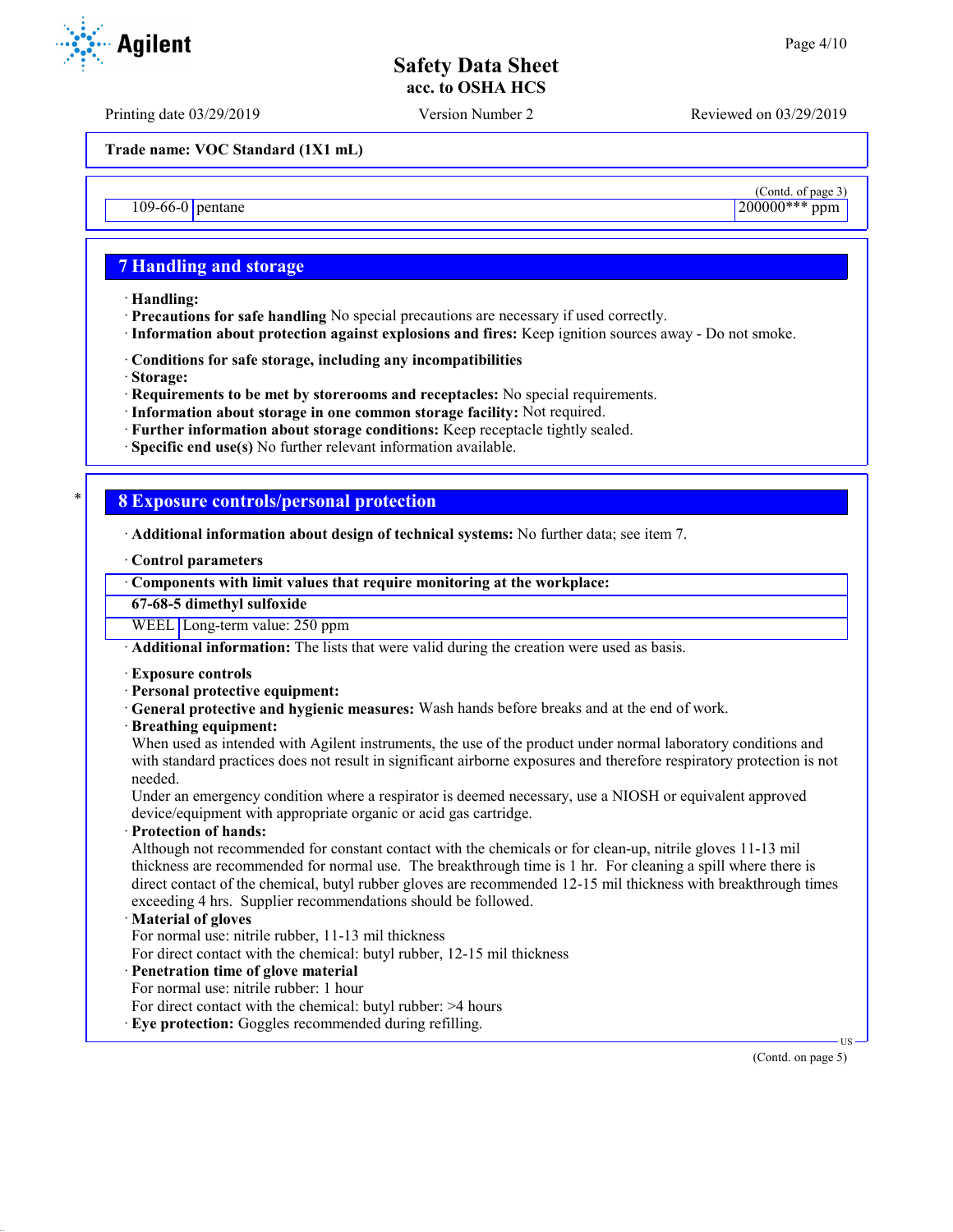Printing date 03/29/2019 Version Number 2 Reviewed on 03/29/2019

**Trade name: VOC Standard (1X1 mL)**

(Contd. of page 4)

| · Information on basic physical and chemical properties    |                                             |
|------------------------------------------------------------|---------------------------------------------|
| · General Information                                      |                                             |
| · Appearance:                                              |                                             |
| Form:                                                      | Fluid                                       |
| Color:                                                     | Colorless                                   |
| $\cdot$ Odor:                                              | Odorless<br>Not determined.                 |
| · Odor threshold:                                          |                                             |
| · pH-value:                                                | Not determined.                             |
| Change in condition                                        |                                             |
| <b>Melting point/Melting range:</b>                        | 16-19 °C (60.8-66.2 °F)                     |
| <b>Boiling point/Boiling range:</b>                        | 189 °C (372.2 °F)                           |
| · Flash point:                                             | 87 °C (188.6 °F)                            |
| · Flammability (solid, gaseous):                           | Not applicable.                             |
| · Ignition temperature:                                    | 270 °C (518 °F)                             |
| · Decomposition temperature:                               | Not determined.                             |
| · Auto igniting:                                           | Product is not selfigniting.                |
| Danger of explosion:                                       | Not determined.                             |
| · Explosion limits:                                        |                                             |
| Lower:                                                     | 1.8 Vol %                                   |
| Upper:                                                     | 63 Vol %                                    |
| $\cdot$ Vapor pressure at 20 °C (68 °F):                   | $0.41$ hPa $(0.3$ mm Hg)                    |
| $\cdot$ Density at 20 °C (68 °F):                          | 1.09731 g/cm <sup>3</sup> (9.15705 lbs/gal) |
| · Relative density                                         | Not determined.                             |
| · Vapor density                                            | Not determined.                             |
| · Evaporation rate                                         | Not determined.                             |
| · Solubility in / Miscibility with                         |                                             |
| Water:                                                     | Not miscible or difficult to mix.           |
| · Partition coefficient (n-octanol/water): Not determined. |                                             |
| · Viscosity:                                               |                                             |
| Dynamic at 20 °C (68 °F):                                  | 198 mPas                                    |
| Kinematic:                                                 | Not determined.                             |
| · Solvent content:                                         |                                             |
| <b>Organic solvents:</b>                                   | 99.8%                                       |
| <b>VOC</b> content:                                        | 99.73 %                                     |
|                                                            | 1,094.3 g/l / 9.13 lb/gal                   |
| Solids content:                                            | $0.0\%$                                     |
| Other information                                          | No further relevant information available.  |

# **10 Stability and reactivity**

· **Reactivity** No further relevant information available.



US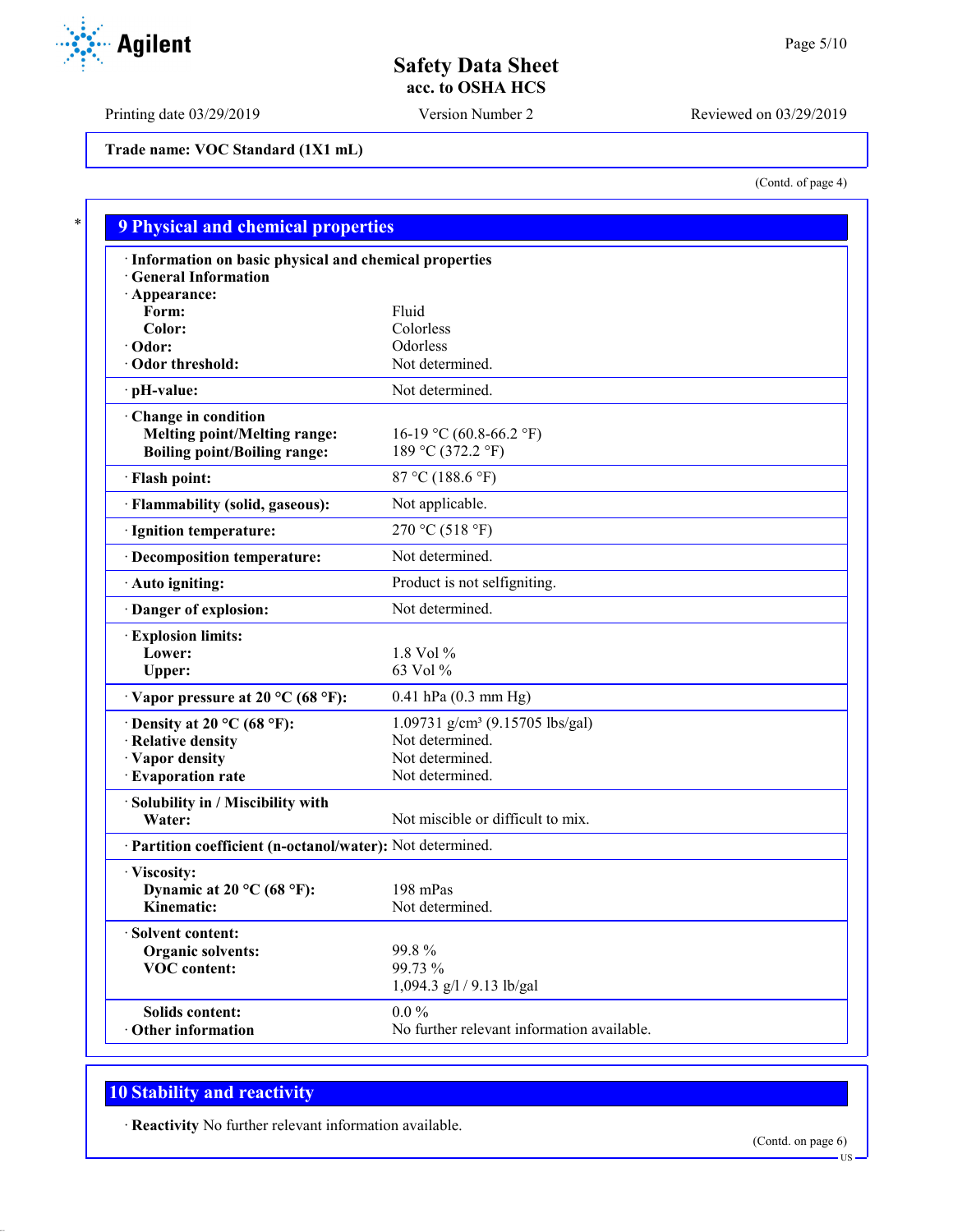Printing date 03/29/2019 Version Number 2 Reviewed on 03/29/2019

**Trade name: VOC Standard (1X1 mL)**

(Contd. of page 5)

US

· **Chemical stability**

- · **Thermal decomposition / conditions to be avoided:** No decomposition if used according to specifications.
- · **Possibility of hazardous reactions** No dangerous reactions known.
- · **Conditions to avoid** No further relevant information available.
- · **Incompatible materials:** No further relevant information available.
- · **Hazardous decomposition products:** No dangerous decomposition products known.

## **11 Toxicological information**

· **Information on toxicological effects**

· **Acute toxicity:**

| $\cdot$ LD/LC50 values that are relevant for classification: |      |                      |  |
|--------------------------------------------------------------|------|----------------------|--|
| 67-68-5 dimethyl sulfoxide                                   |      |                      |  |
| Oral                                                         | LD50 | $14,500$ mg/kg (rat) |  |

Dermal LD50 >5,000 mg/kg (rabbit) Inhalative  $LC50/4 h | 40,250$  mg/L (rat)

**71-43-2 benzene**

- Oral LD50 3,340 mg/kg (rat) Dermal LD50 48 mg/kg (mouse)
	- >8,260 mg/kg (rabbit)

Inhalative LC50/4 h 9,980 mg/L (mouse)

**56-23-5 carbon tetrachloride**

Oral LD50 2,350 mg/kg (rat) Dermal  $\begin{array}{|c|c|c|} \hline \text{LD50} & \text{5,070 mg/kg (rat)} \hline \end{array}$ 

## · **Primary irritant effect:**

· **on the skin:** No irritant effect.

- · **on the eye:** No irritating effect.
- · **Sensitization:** No sensitizing effects known.
- · **Additional toxicological information:**

#### · **Carcinogenic categories**

|                   | · IARC (International Agency for Research on Cancer) |                                        |
|-------------------|------------------------------------------------------|----------------------------------------|
|                   | $71-43-2$ benzene                                    |                                        |
|                   | 56-23-5 carbon tetrachloride                         | 2B                                     |
|                   | 67-66-3 trichloromethane                             | 2B                                     |
|                   | $64-17-5$ ethanol                                    |                                        |
|                   | $67-63-0$ propan-2-ol                                | 3                                      |
|                   | $108-38-3$ m-xylene                                  | 3                                      |
|                   | $95-47-6$ o-xylene                                   | 3                                      |
|                   | $106-42-3$ p-xylene                                  | 3                                      |
| 108-88-3 toluene  |                                                      | 3                                      |
|                   | · NTP (National Toxicology Program)                  |                                        |
| $71-43-2$ benzene |                                                      | K                                      |
|                   | 56-23-5 carbon tetrachloride                         | R                                      |
|                   |                                                      | $\overline{(\text{Contd. on page 7})}$ |

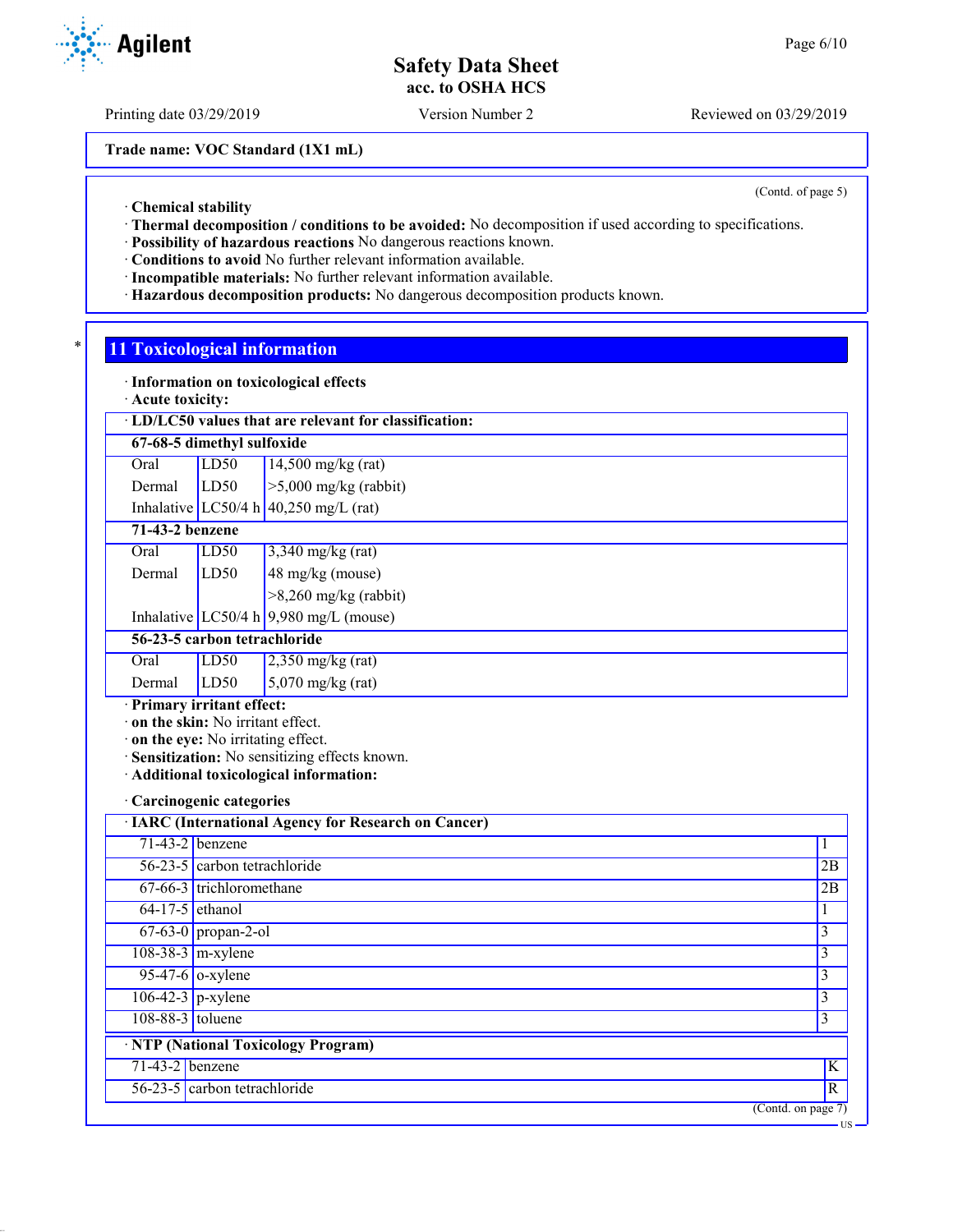(Contd. of page 6)

## **Safety Data Sheet acc. to OSHA HCS**

Printing date 03/29/2019 Version Number 2 Reviewed on 03/29/2019

**Trade name: VOC Standard (1X1 mL)**

67-66-3 trichloromethane R

· **OSHA-Ca (Occupational Safety & Health Administration)**

71-43-2 benzene

## **12 Ecological information**

#### · **Toxicity**

- · **Aquatic toxicity:** No further relevant information available.
- · **Persistence and degradability** No further relevant information available.
- · **Behavior in environmental systems:**
- · **Bioaccumulative potential** No further relevant information available.
- · **Mobility in soil** No further relevant information available.
- · **Additional ecological information:**

#### · **General notes:**

Water hazard class 1 (Self-assessment): slightly hazardous for water

Do not allow undiluted product or large quantities of it to reach ground water, water course or sewage system.

- · **Results of PBT and vPvB assessment**
- · **PBT:** Not applicable.
- · **vPvB:** Not applicable.
- · **Other adverse effects** No further relevant information available.

## **13 Disposal considerations**

· **Waste treatment methods**

· **Recommendation:**

Must not be disposed of together with household garbage. Do not allow product to reach sewage system.

· **Uncleaned packagings:**

· **Recommendation:** Disposal must be made according to official regulations.

### **14 Transport information**

| · Not Regulated, De minimus Quantities              |                 |                    |
|-----------------------------------------------------|-----------------|--------------------|
| ⋅ UN-Number<br>· DOT, ADN, IMDG, IATA               | not regulated   |                    |
| · UN proper shipping name<br>· DOT, ADN, IMDG, IATA | not regulated   |                    |
| Transport hazard class(es)                          |                 |                    |
| · DOT, ADN, IMDG, IATA<br>$\cdot$ Class             | not regulated   |                    |
| · Packing group<br>· DOT, IMDG, IATA                | not regulated   |                    |
| <b>Environmental hazards:</b>                       | Not applicable. |                    |
|                                                     |                 | (Contd. on page 8) |



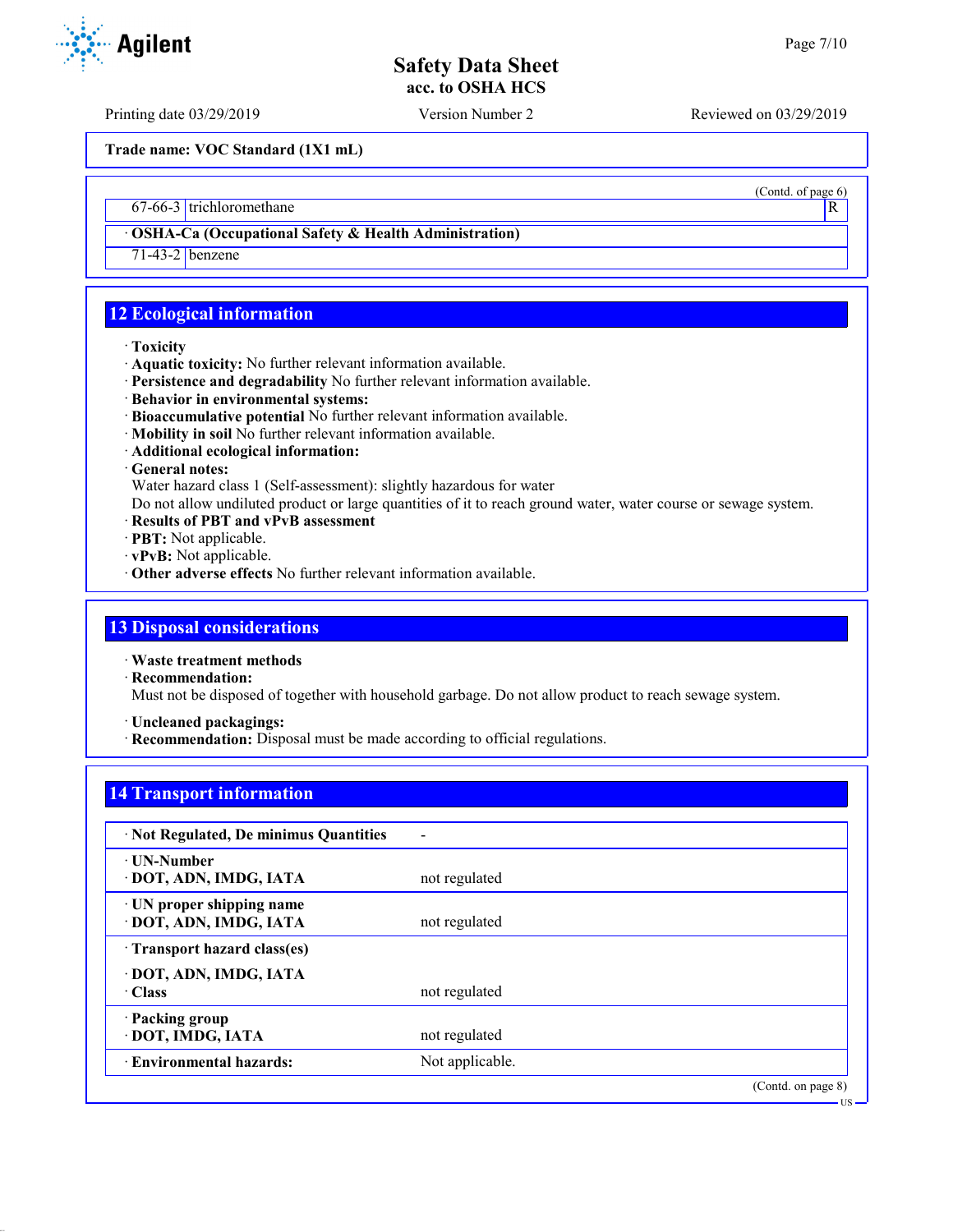(Contd. of page 7)

## **Safety Data Sheet acc. to OSHA HCS**

**Trade name: VOC Standard (1X1 mL)**

· **Special precautions for user** Not applicable.

· **Transport in bulk according to Annex II of MARPOL73/78 and the IBC Code** 

· **UN "Model Regulation":** not regulated

**15 Regulatory information**

· **Safety, health and environmental regulations/legislation specific for the substance or mixture** · **Sara**

|                     | Section 355 (extremely hazardous substances):               |
|---------------------|-------------------------------------------------------------|
|                     | 67-66-3 trichloromethane                                    |
|                     | · Section 313 (Specific toxic chemical listings):           |
|                     | $71-43-2$ benzene                                           |
|                     | $56-23-5$ carbon tetrachloride                              |
|                     | 67-66-3 trichloromethane                                    |
|                     | $67-63-0$ propan-2-ol                                       |
|                     | $108-38-3$ m-xylene                                         |
|                     | $110-54-3$ n-hexane                                         |
|                     | $95-47-6$ o-xylene                                          |
| $106-42-3$ p-xylene |                                                             |
| 108-88-3 toluene    |                                                             |
|                     | 75-05-8 acetonitrile                                        |
|                     | <b>TSCA</b> (Toxic Substances Control Act):                 |
|                     | All ingredients are listed.                                 |
| · Proposition 65    |                                                             |
|                     | <b>Chemicals known to cause cancer:</b>                     |
| $71-43-2$ benzene   |                                                             |
|                     | 56-23-5 carbon tetrachloride                                |
|                     | $67-66-3$ trichloromethane                                  |
|                     | Chemicals known to cause reproductive toxicity for females: |
|                     | None of the ingredients is listed.                          |
|                     | Chemicals known to cause reproductive toxicity for males:   |
|                     | $71-43-2$ benzene                                           |
|                     | $110-54-3$ n-hexane                                         |
|                     | Chemicals known to cause developmental toxicity:            |
|                     | $71-43-2$ benzene                                           |
|                     | 67-66-3 trichloromethane                                    |
| $64-17-5$ ethanol   |                                                             |
| 108-88-3 toluene    |                                                             |
|                     | $($ Contd. on page $9)$                                     |



Printing date 03/29/2019 Version Number 2 Reviewed on 03/29/2019

US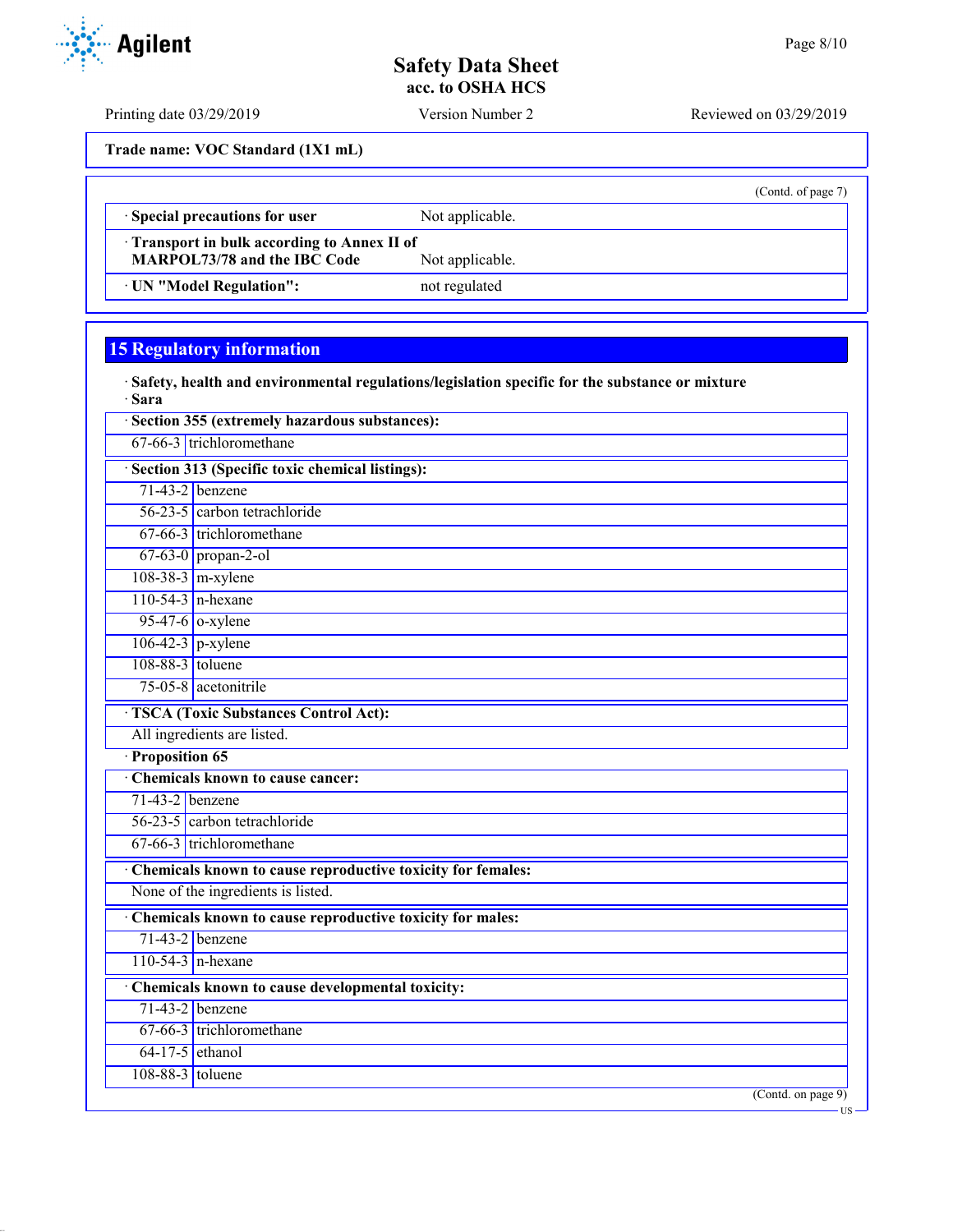Printing date 03/29/2019 Version Number 2 Reviewed on 03/29/2019

**Trade name: VOC Standard (1X1 mL)**

**Agilent** 

|  | (Contd. of page 8) |  |
|--|--------------------|--|
|--|--------------------|--|

|                     | · Carcinogenic categories                                                            |                 |
|---------------------|--------------------------------------------------------------------------------------|-----------------|
|                     | <b>EPA (Environmental Protection Agency)</b>                                         |                 |
|                     | $67-64-1$ acetone                                                                    | I               |
|                     | $71-43-2$ benzene                                                                    | A, K/L          |
|                     | 56-23-5 carbon tetrachloride                                                         | L               |
|                     | 67-66-3 trichloromethane                                                             | B2, L, NL       |
| 142-82-5 heptane    |                                                                                      | D               |
|                     | $108-38-3$ m-xylene                                                                  | I               |
|                     | $110-54-3$ n-hexane                                                                  | $\mathbf{I}$    |
|                     | $95-47-6$ o-xylene                                                                   | I               |
|                     | $106-42-3$ p-xylene                                                                  | I               |
|                     | 109-99-9 tetrahydrofuran                                                             | $\overline{SC}$ |
| 108-88-3 toluene    |                                                                                      | $\mathbf{I}$    |
|                     | 75-05-8 acetonitrile                                                                 | CBD, D          |
|                     | TLV (Threshold Limit Value established by ACGIH)                                     |                 |
|                     | $67-64-1$ acetone                                                                    | A4              |
|                     | $71-43-2$ benzene                                                                    | A <sub>1</sub>  |
|                     | 56-23-5 carbon tetrachloride                                                         | A2              |
|                     | 67-66-3 trichloromethane                                                             | A <sub>3</sub>  |
| $64-17-5$ ethanol   |                                                                                      | $\overline{A3}$ |
|                     | $67-63-0$ propan-2-ol                                                                | A4              |
|                     | $108-38-3$ m-xylene                                                                  | A4              |
|                     | $95-47-6$ o-xylene                                                                   | $\overline{A4}$ |
| $106-42-3$ p-xylene |                                                                                      | A4              |
|                     | 109-99-9 tetrahydrofuran                                                             | A <sub>3</sub>  |
| 108-88-3 toluene    |                                                                                      | $\overline{A4}$ |
|                     | 75-05-8 acetonitrile                                                                 | A4              |
|                     | · NIOSH-Ca (National Institute for Occupational Safety and Health)                   |                 |
| $71-43-2$ benzene   |                                                                                      |                 |
|                     | 56-23-5 carbon tetrachloride                                                         |                 |
|                     | 67-66-3 trichloromethane                                                             |                 |
|                     | · Chemical safety assessment: A Chemical Safety Assessment has not been carried out. |                 |

## **16 Other information**

The information contained in this document is based on Agilent's state of knowledge at the time of preparation. No warranty as to its accurateness, completeness or suitability for a particular purpose is expressed or implied.

· **Date of preparation / last revision** 03/29/2019 / 1

· **Abbreviations and acronyms:**

ADR: Accord européen sur le transport des marchandises dangereuses par Route (European Agreement concerning the International Carriage of Dangerous Goods by Road)

IMDG: International Maritime Code for Dangerous Goods

DOT: US Department of Transportation

IATA: International Air Transport Association